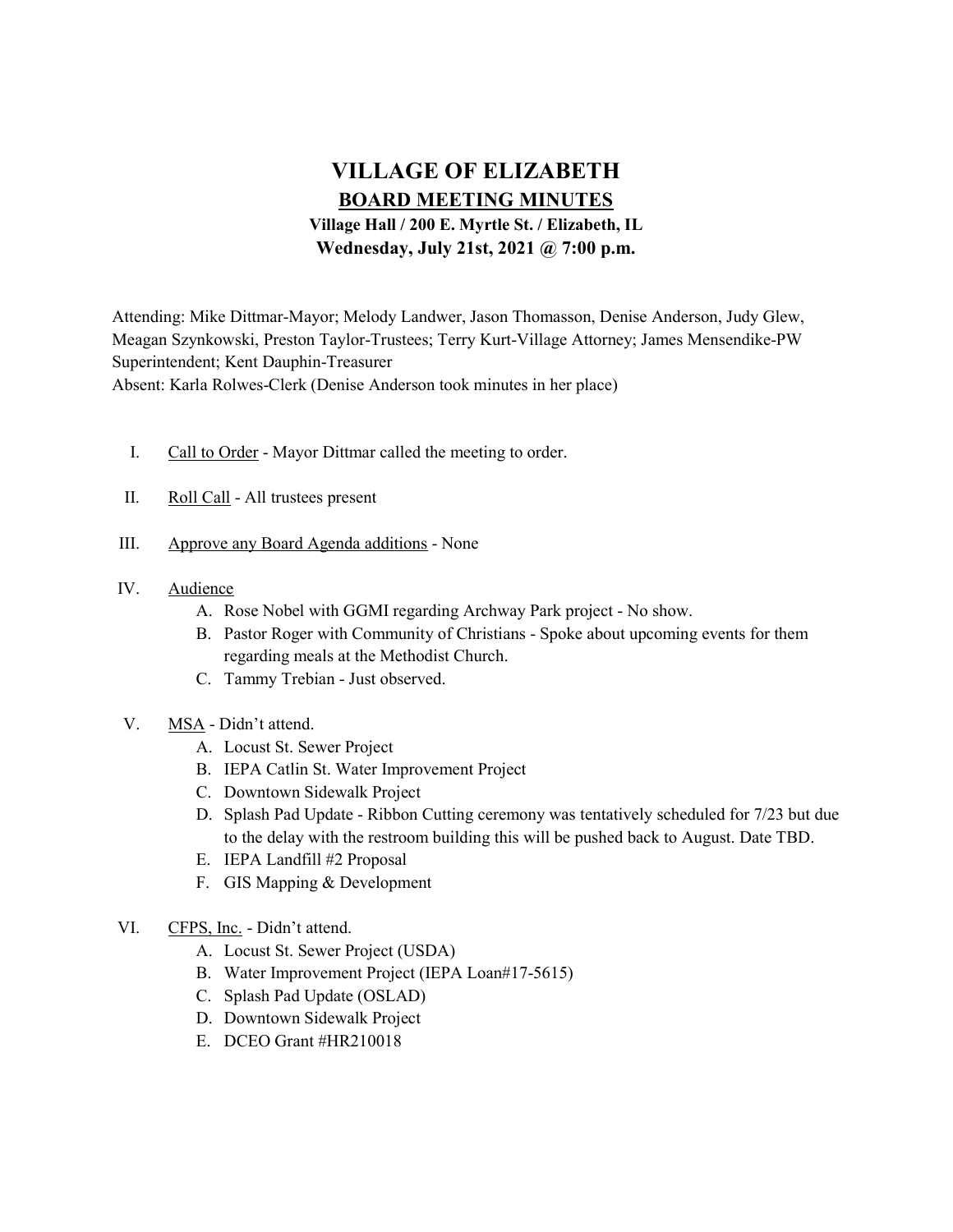## VII. Police Report

#### VIII. Minutes

A. Regular / June 2021 - Motion to approve the minutes. 1st Judy. 2nd Meagan. All ayes. Motion carried.

# IX. Consent Agenda - Motion to approve. 1st Melody. 2nd Jason. Roll call vote. All ayes. Motion carried.

- A. Fischer Excavating (Locust St. Project) pay application #4 in the amount of \$209,214.81
- B. N-Trak (Catlin St. Water Project) pay application #3 in the amount of \$119,241.45
- C. Fischer Excavating (Splash Pad Project) pay application #3 in the amount of \$217,183.94
- D. Water/Sewer lead line replacement loan for \$5,053.08 (payments \$140.36/month for 36 months) Jeremy Knauer
- E. Sewer lead line replacement loan for \$3,930.50 (payments \$81.89/month for 48 months) Tim Knockel

### X. Finances

- A. Treasurer's Report Kent delivered the report. Motion to report. 1st Judy. 2nd Denise. All ayes. Motion carried.
- B. Payment of Bills -Motion to pay the bills totaling \$67,724.19. 1st Meagan. 2nd Judy. Roll call vote. All ayes. Motion carried.
- C. Budget
	- 1. Discussion and possible action on the FY22 Appropriation Ordinance Motion to approve the ordinance. 1st Meagan. 2nd Denise. Roll call vote. All ayes. Motion carried.

### XI. Committee Reports

- A. Public Works
- B. Administrative (No July minutes- meeting wasn't held)
- C. Economic Development

#### XII. Attorney Comments

A. Update on IDOT Hwy 20 Maintenance agreement - No update.

#### XIII. Old Business (Other than Committee Mtg Minutes/Consent Agenda)

- A. New Village Hall bids (leave on agenda) No new bids received.
- B. Anonymous Grant (\$50,000) update To date this hasn't been received.
- C. COVID Heroes keys to the city
- XIV. New Business (Other than Committee Mtg Minutes/Consent Agenda)
	- A. TIF Inducement Agreement for Terrapin Oaks LLC (652 Hwy 20) Motion to approve. 1st Judy. 2nd Jason. All ayes. Motion carried.